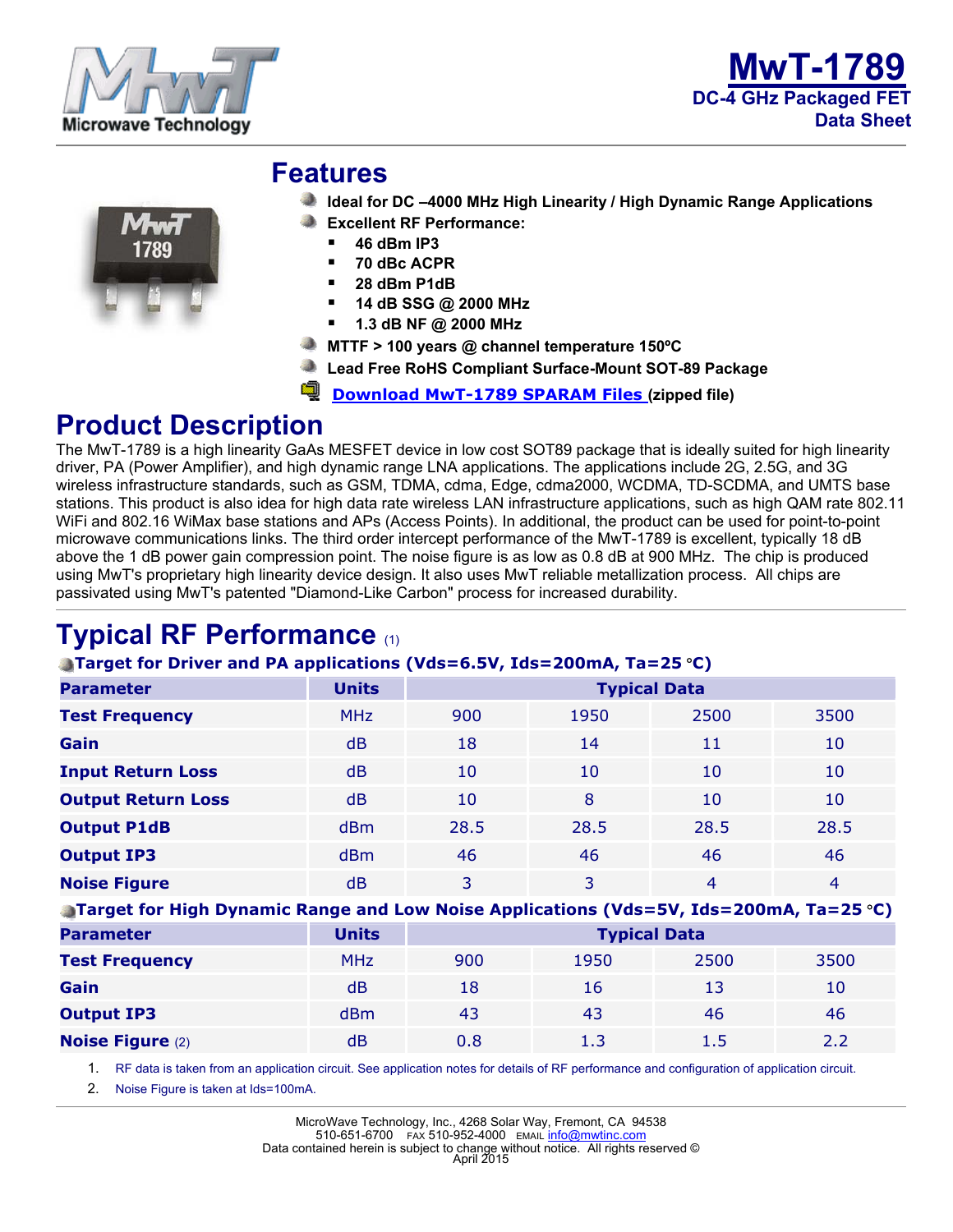

## **DC Specifications (Ta = 25ºC)**

| <b>SYMBOL</b> | <b>PARAMETERS &amp; CONDITIONS</b>                    | <b>UNITS</b>  | <b>MIN</b> | <b>TYP</b> | <b>MAX</b> |
|---------------|-------------------------------------------------------|---------------|------------|------------|------------|
| <b>IDSS</b>   | <b>Saturated Drain Current</b><br>Vds=3.0 V Vgs=0.0 V | mA            | 440        |            | 680        |
| Gm            | Transconductance<br>$Vds = 2.0 V Vgs = 0.0 V$         | mS            |            | 380        |            |
| <b>Vp</b>     | Pinch-off Voltage<br>Vds=3.0 V Ids=16.0 mA            | v             |            | $-2.5$     | $-5.0$     |
| <b>BVGSO</b>  | Gate-to-Source Breakdown Voltage<br>$Iqs = -2.4 mA$   | V             | $-6.0$     | $-12.0$    |            |
| <b>BVGDO</b>  | Gate-to-Drain Breakdown Voltage<br>$Iqd = -2.4 mA$    | v             | $-9.0$     | $-12.0$    |            |
| <b>Rth</b>    | <b>Thermal Resistance</b>                             | $\degree$ C/W |            | 30         |            |

| Freq.      | Fmin | Го   |     |      |
|------------|------|------|-----|------|
| <b>MHz</b> | dB   | Mag. | Ang | R/50 |
| 910        | 0.8  | 0.18 | 75  | 0.14 |
| 2000       | 1.2  | 0.3  | 138 | 0.13 |
| 2500       | 1.3  | 0.25 | 164 | 0.12 |
| 3000       | 1.5  | 0.27 | 175 | 0.12 |
| 3500       | 1.7  | 0.29 | 180 | 0.11 |

**MwT-1789 Noise Parameters (Ids=100mA, Vds=5V)**



### **Outline Diagram**